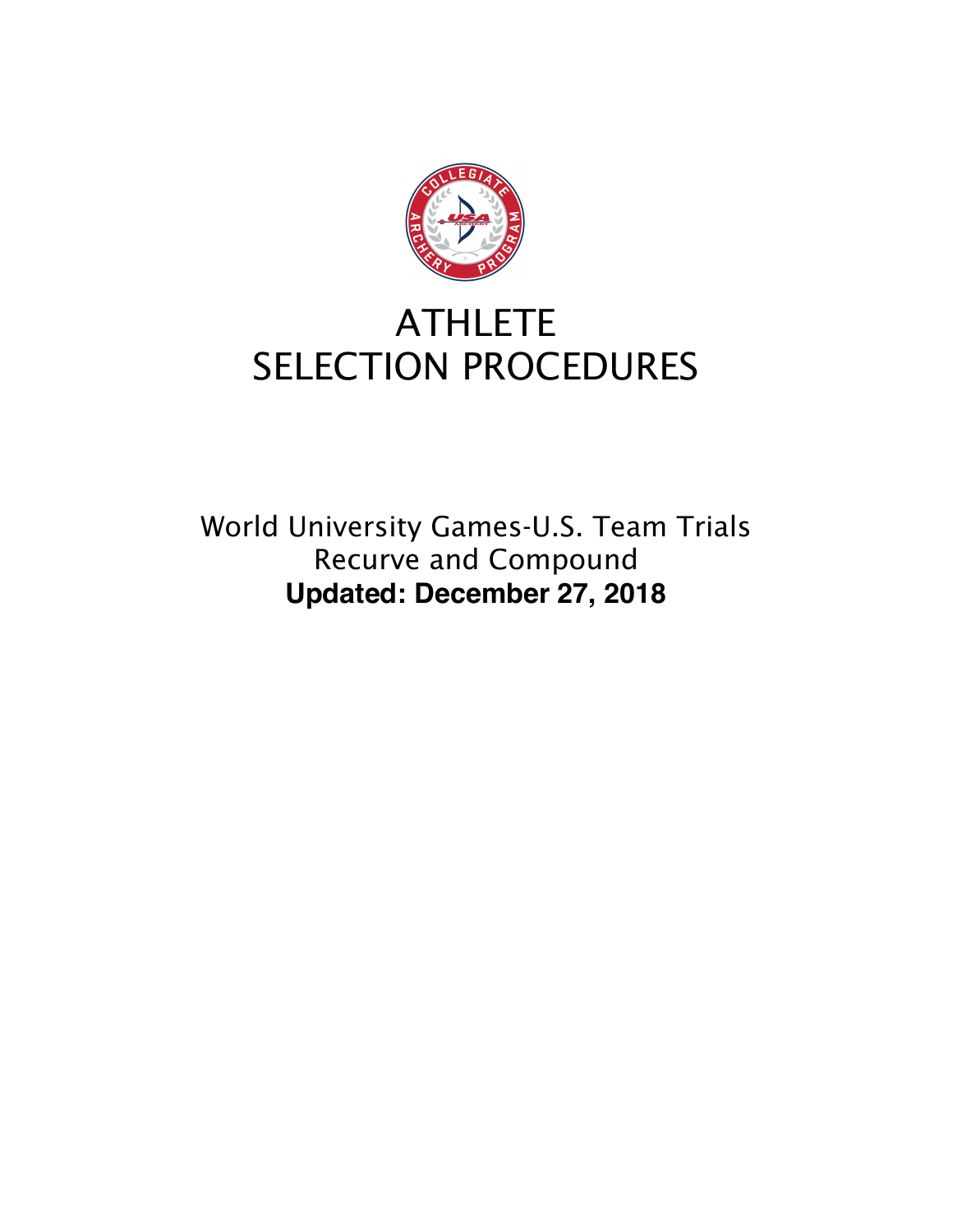# USA ARCHERY (USA ARCHERY) ATHLETE SELECTION PROCEDURES World University Games U.S. Team Trials for Recurve and Compound

#### 1. SELECTION SYSTEM

- 1.1 In order to be eligible for nomination to the World University Games Team, athlete must meet the following criteria:
	- 1.1.1 Nationality/Passport requirements: Athlete must be a national of the United States at the beginning of the Trials event and hold a valid U.S. passport that will not expire for six months after the conclusion of the World University Games event.
	- 1.1.2 Other requirements (if any): Athlete must be a member in good standing of USA Archery.
	- 1.1.3 Born between January 1, 1994 and December 31, 2001.
	- 1.1.4 Sign the "USA Team Honor Code and Code of Conduct" Form and the "USA Team Authorizations, Waiver and Release Form"
	- 1.1.5 Meet at least one of the following criteria:
		- i. Students who are currently officially registered as proceeding towards a degree or diploma at a university or similar institute whose status is recognized by the appropriate national academic authority of their country or who have taken at least one 3-credit course progressing towards a degree or diploma within the last year before the WUG.
		- ii.Former students of the institutions, who have graduated between December 1, 2018 to May 31, 2019 mentioned in 1.1.5 i. who haveobtained their academic degree or diploma in the year preceding the event.
		- iii. Incoming freshman and transfer students are usually eligible. The standard is that the athlete must be "progressing toward a degree." Students finishing high- school and entering the university in September/October of 2019 and transfer students shall present a letter from the university that he has achieved his/her exam (high school), has been accepted in the university, proof of a financial deposit to the university, and provided the eligibility certificate stamped bothby the University Sport federation and the concerned university.

# **2.** REMOVAL OF ATHLETES

- 2.1 An athlete who is to be nominated to the Team by USA Archery may be removed as a nominee for any of the following reasons, as determined by USA Archery:
	- 2.1.1 Voluntary withdrawal. Athlete must submit a written letter to USA Archery's CEO.
	- 2.1.2 Injury or illness as certified by a physician (or medical staff) approved by USA Archery. If an athlete refuses verification of his/her illness or injury by a physician (or medical staff) approved by USA Archery, his/her injury will be assumed to be disabling and he/she may be removed.
	- 2.1.3 Violation of USA Archery's Code of Conduct (www.usarchery.org).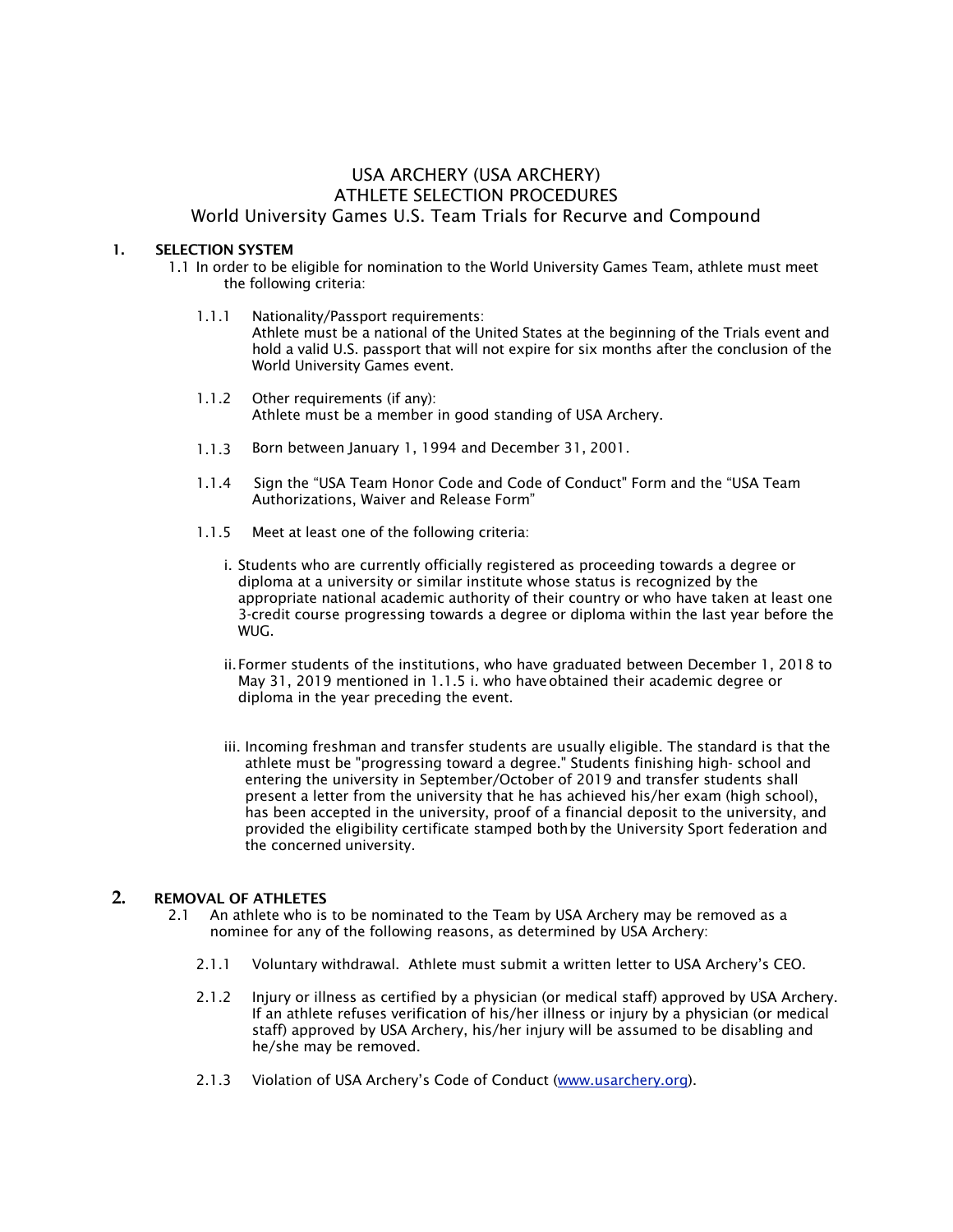An athlete who is removed from the Team pursuant to this provision has the right to a hearing per USA Archery's Bylaws (USA Archery Bylaws, Article XV) and the USOC's Bylaws, Section 9.

2.2 An athlete may be removed as a nominee to the Team or from the Team for an adjudicated violation of IOC, PASO, IPC, WADA, IF, USADA and/or USOC and USA Archery anti-doping protocol, policies and procedures, as applicable.

## 3. REPLACEMENT OF ATHLETES

Should a vacancy occur prior to the cut off deadline for entries by either the Local Organizing Committee or World Archery, USA Archery will select the next available, eligible archer based on the ranking from the trials process described in this document.

# 4. SUPPORTING DOCUMENTS

USA Archery will retain the approved Selection Procedures and all supporting documents, including data from the selection process for six months past the date of the conclusion of the World University Games event.

5. REQUIRED DOCUMENTS

The following documents are required to be signed by an athlete as a condition of nomination to the World Archery Championships team:

> USA Archery's Code of Conduct (www.usarchery.org) USA Archery's Team Honor Code (www.usarchery.org) USA Archery's Waiver of Liability (www.usarchery.org)

- 6. PUBLICITY/DISTRIBUTION OF PROCEDURES The approved Selection Procedures (complete and unaltered) will be posted/published by USA Archery at www.usarchery.org
- 7. MANDATORY TRAINING AND/OR COMPETITION All dates and locations of any mandatory training will be announced to team members at least 30 days in advance of the event.
- **8.** ANTI-DOPING REQUIREMENTS Athletes must adhere to all IOC, IPC, PASO, WADA, IF, USADA and USOC and USA Archery antidoping protocols, policies and procedures, as applicable. This includes participation in Out-of-Competition Testing as required by the IOC, IPC, PASO, WADA, IF, USADA and USOC Rules, as applicable.
- 9. DEVELOPMENT OF SELECTION PROCEDURES The following committee/group was responsible for creating these Selection Procedures: USA Archery CEO, Rod Menzer USA Archery, Chief of Sport Performance and Organizational Development, Mary Emmons USA Archery National Head Coach, Kisik Lee USA Archery National Women's Head Coach, Songi Woo USA Archery Recurve Athlete Rep, Brady Ellison USA Archery Compound Athlete Rep, Reo Wilde USA Archery National Events Manager, Sheri Rhodes
- **10.** USA ARCHERY BYLAWS AND GRIEVANCE PROCEDURES The USA Archery Bylaws and Grievance Procedures can be found at:

http://www.teamusa.org/USA-Archery/Resources/Governance/Bylaws

11. INTERNATIONAL DISCLAIMER

These procedures are based on IOC, IPC, PASO, as applicable, and/or World Archery rules and regulations as presently known and understood. Any change in the selection procedures caused by a change in IOC, IPC, PASO, as applicable, and/or World Archery rules and regulations will be distributed to the affected athletes immediately. The selection criteria are based on the latest information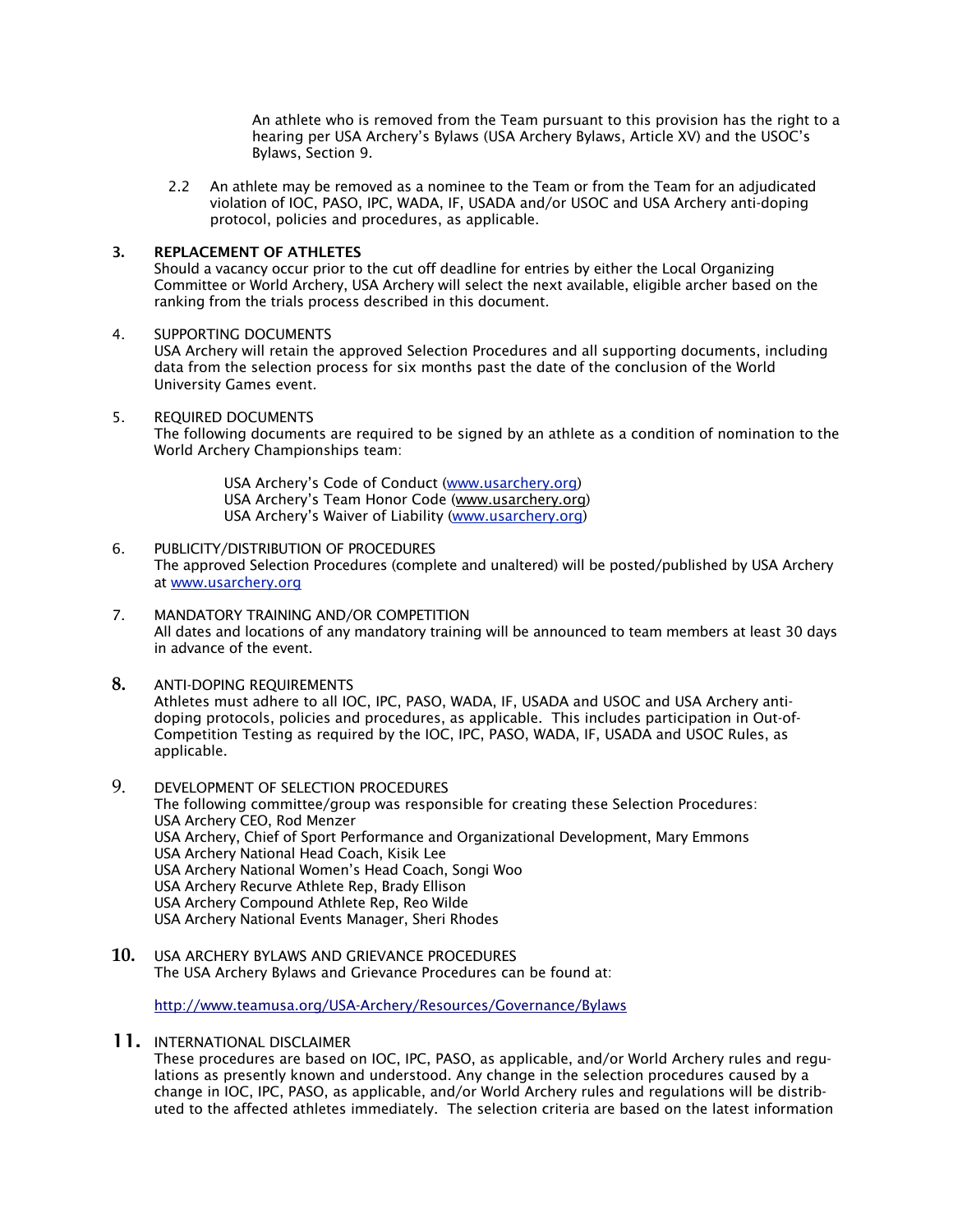available to USA Archery. However, the selections are always subject to unforeseen, intervening circumstances, and realistically may not have accounted for every possible contingency.

If any force of nature, or force majeure, should cause the altercation or cancellation of any of the selection events listed in this document, these selection procedures will be revised, and approved by the USA Archery Board of Directors.

# 12. ATHLETE OMBUDSMAN

Athletes who have questions regarding their opportunity to compete that are not answered by USA Archery may contact the USOC Athlete Ombudsman by:

- · Telephone at (719) 866-5000
- · E-mail at athlete.ombudsman@usoc.org
- http://www2.teamusa.org/For-Athletes/Athlete-Ombudsman.aspx

### 13. SIGNATURES

I certify that I have read and understand the standards/criteria set by our IF and/or CF (PAG/PPAG only) and incorporated those standards/criteria into our Selection Procedures. I further certify that the information provided herein regarding Athlete Selection Procedures represents the method approved by USA Archery.

| <b>Position</b>                                                     | <b>Print Name</b>    | <b>Signature</b>       | Date     |
|---------------------------------------------------------------------|----------------------|------------------------|----------|
| NGB/HPMO President<br>or CEO/Executive<br>Director                  | Rod Menzer           | Kod Merzed             | 12/27/18 |
| Nat. Team Coach,<br>Head Coach, or<br>Nat. Program Director         | <b>Mary Emmons</b>   | Mary 2 Unnon 1 2/27/18 |          |
| <b>USOC Athletes'</b><br><b>Advisory Council</b><br>Representative* | <b>Brady Ellison</b> |                        | 12/27/18 |

\* If the USOC AAC Representative has delegated authority to the Alternate AAC Representative to sign the Selection Procedures, attach a letter from the AAC Representative indicating the reason he/she has delegated authority.

\* Signature by the Athlete Representative constitutes that he/she has read and understands the Selection Procedures. If the Athlete Representative reads and does not agree with the Athlete Selection Procedures being submitted by USA Archery, he/she may submit those reasons in writing to his/her USOC Sport Performance Team.

\*If, for some reason, a sport does not have an elected USOC AAC Representative, USA Archery must designate an athlete from that sport to review and sign the Selection Procedures.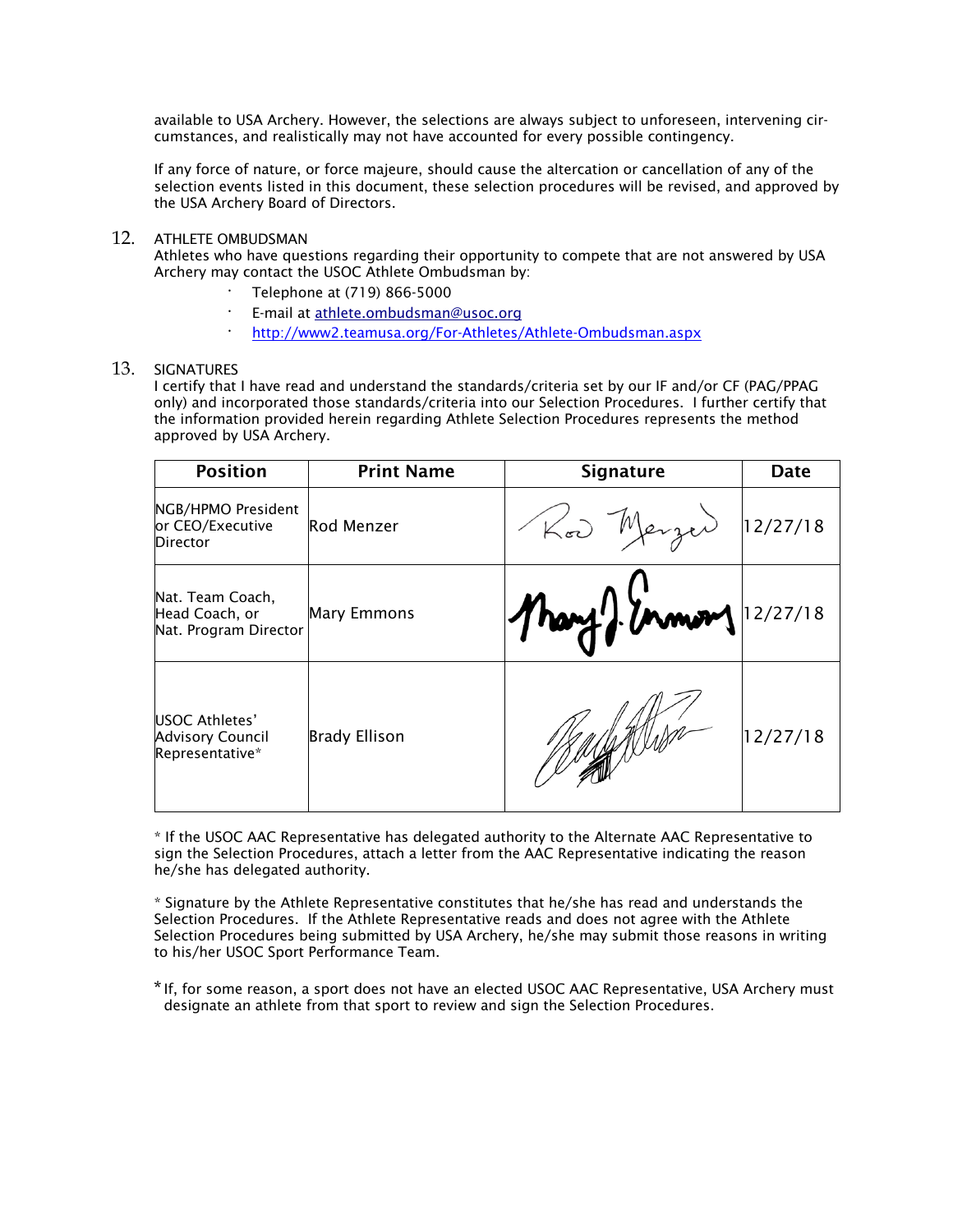# **USA Archery**

*World University Games – U.S. Team Trials Recurve and Compound*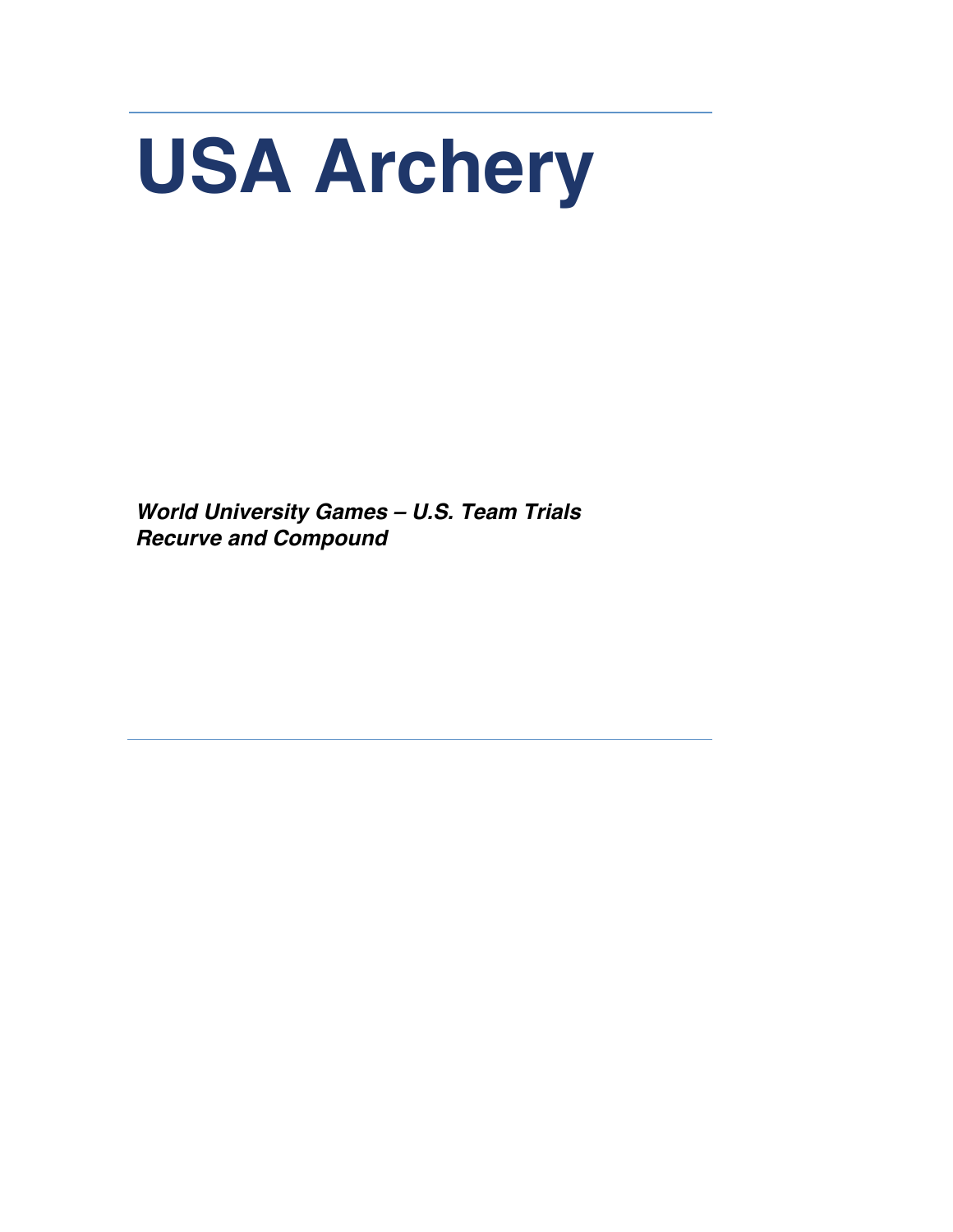# WORLD UNIVERSITY GAMES U.S. TRIALS - Archery Event Schedule

## SHOOTING SCHEDULE SUBIECT TO CHANGE

World University Games U.S. Trials Schedule - The trials will be conducted at the National Outdoor Collegiate Championships (NOCC) Event. Date and location to be announced at least 45 days prior to the event.

- Qualification Round #1
- Qualification Round #2

# **1. World University Games U.S. Trials Details**

# **1.1. Format**

- 1.1.1. For the WUG US Team Trials, two 72-arrow Qualification Rounds will beshot. Compound archers will shoot 50m and Recurve archers will shoot70m.
- 1.1.2. Archers will be ranked based on their total cumulative score from Qualification Round #1 and Qualification Round #2.
- 1.1.3. A tie for any position within the top 8 following Qualification Round #1 and Qualification Round #2 will bebroken with a single arrow shoot-off, in accordance with World Archery Rules 14.5.2.1.

# **2. Team Selection**

# **2.1. Team Selection Points Available**

- 2.1.1. Qualification Round #1 and Qualification Round #2 will be used to rank participating archers in the selection event and select the U.S. Team for the World University Games - Archery.
- 2.1.2. The top two male and female archers in the recurve and compound divisions will be nominated to the U.S. Team for the World University Games.
- 2.1.3. All athletes nominated to the U.S. Team for the World University Games must stay for a meeting with the Team Leader immediately after the WUG U.S. Team Trials has concluded.
- 2.1.4. In the event an archer is unable to compete for Team USA, USA Archery will select the next available archer based on the final ranking order in that category from the trials.

# **3. Additional Rules Regarding WUG U.S. Team Trials**

- **3.1.** In order to compete at the World University Games U.S. Team Trials, participantsmust:
- 3.1.1. Register for the event prior to the registration deadline posted at www.usarchery.org.
- 3.1.2. Submit a signed Intent to Compete form for the World University Games U.S. Team Trials prior to the start of scoring.
- 3.1.3. Be a current USA Archery member (Collegiate/Adult/Family option) with current Collegiate Eligibility.